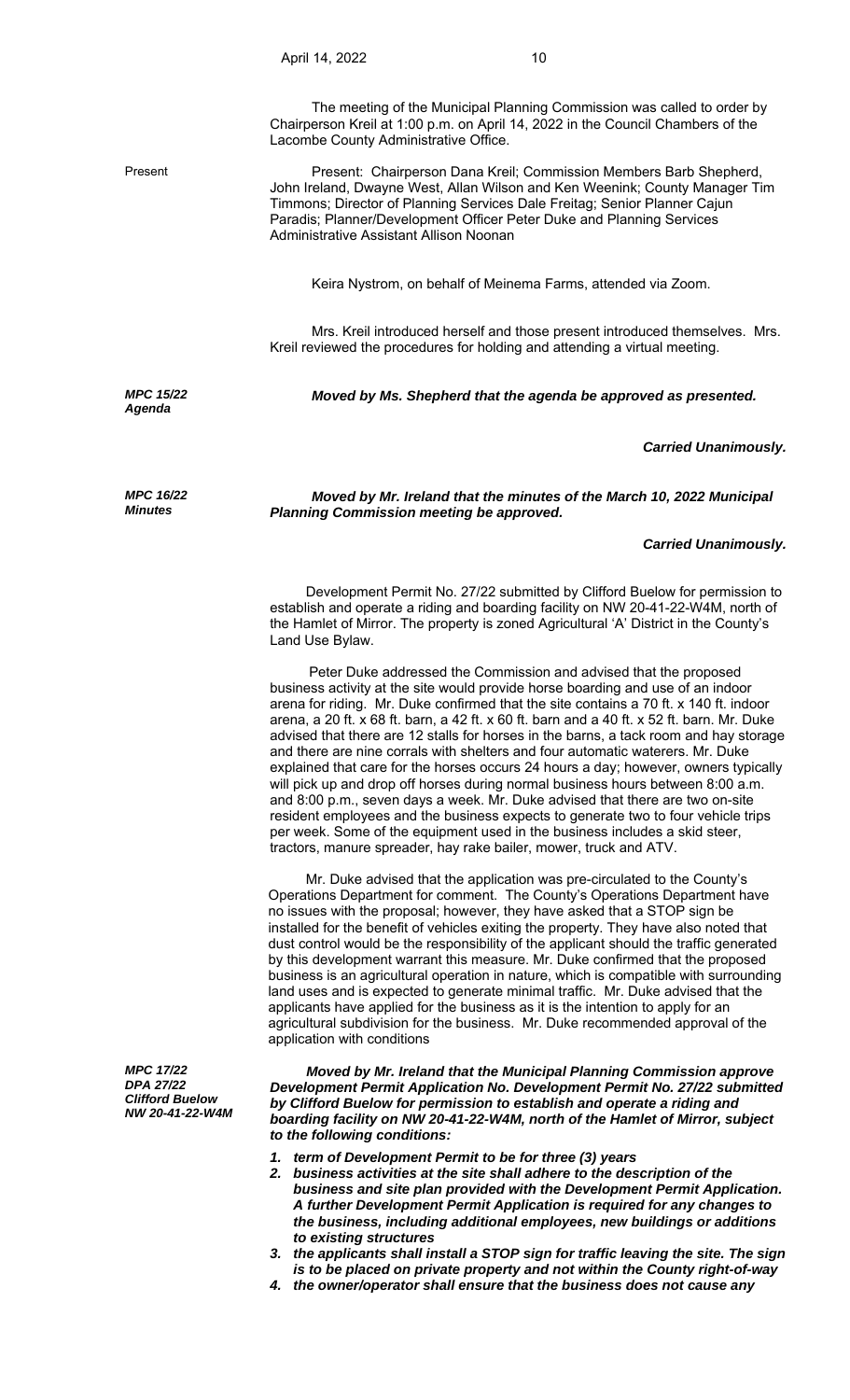*nuisance to surrounding property owners due to noise, dust or excessive traffic, or anything else of a dangerous or objectionable nature, as determined by the County at its sole discretion* 

- *5. should the traffic generated by the business warrant dust control, it shall be provided by the applicant to those neighbours impacted by the traffic route, to the satisfaction of the County at its sole discretion*
- *6. site is to be kept at all times in a neat and tidy condition*

*It is the responsibility of the applicant to ensure that the proposed development meets the requirements of the provincial Safety Codes Act and the associated Regulations. For more information on what permits may be required, contact one of the safety service agencies listed on the attached sheet.* 

*Carried Unanimously.*

1:10 p.m. Lance Dzaman and Frank Wilson, Delta Land Co. Inc., entered the meeting.

> Development Permit No. 19/22 submitted by Meinema Farms Ltd. for permission to expand a previously approved sand and gravel pit located on Pt. SW 8-41-27-W4M, northwest of the City of Lacombe. The property is zoned Agricultural 'A' District in the County's Land Use Bylaw.

> Cajun Paradis addressed the Commission and advised the applicants are seeking approval to expand a previously approved sand and gravel pit operated by J.T. Setters & Sons Construction Ltd. The previous approval lapsed in 2019 and had an approval for a total area of 4.0 hectares (9.9 acres). Ms. Paradis advised that the applicant is requesting to disturb 20.32 hectares (50.21 acres). Ms. Paradis reported that the current size of the pit is noted to be larger than the previously approved area, as 8.44 hectares (20.86 acres) has been excavated prior to Meinema Farms acquiring the property.

> Meinema Farms acquired the property in 2020. Meinema Farms began operation of the pit, and Lacombe County subsequently pursued enforcement action as the operation was unauthorized. Ms. Paradis confirmed that a Stop Order was issued on August 9, 2021 and Meinema Farms stopped operation immediately in order to rectify the unauthorized development. Lacombe County has no record of the amount of material that left the pit through unauthorized activity. Ms. Paradis reported that Meinema Farms has paid the \$1000 fine for initiating a development without development permit approval, as per Policy No. AD(7) *Fees and Charges.*

> Ms. Paradis explained that Meinema Farms has indicated that the operations will include wet and dry pit excavating, crushing and screening. The average depth of excavation is 6.2 metres (20.34 feet). The depth to groundwater in test holes is 2.1 metres to 8.2 metres (6.89 feet to 26.90 feet). The life span of the pit is projected to be up to 15 years. The estimated volume of material to be removed from the site is 425,000 cubic metres. Ms. Paradis advised that bailing methods will be used when excavating below the water table, and water diverted internally from pit-to-pit. No water will be released off-site.

> Ms. Paradis advised that gravel hauling will occur Monday to Saturday from 7:00 a.m. to 7:00 p.m. from May 1 to October 31, and from 7:00 a.m. to 6:00 p.m. from November 1 to April 30, with no operations on Sundays or holidays. As well, crushing and screening will occur Monday to Friday from 7:00 a.m. to 7:00 p.m. from May 1 to October 31, and from 7:00 a.m. to 6:00 p.m. from November 1 to April 30, with no operations on Saturdays, Sundays or holidays. No temporary asphalt plant is proposed. The volume of truck traffic is approximately 20-30 trucks/day, hauling intermittently throughout the year. The haul route will be directly south on Range Road 27-5 to Highway 12. The proposed land use after reclamation is agricultural with one end pit waterbody (3.26 hectares).

 Ms. Paradis advised that the application was pre-circulated to the County's Operations Department and they advised no issues with the proposal; however, indicated that the applicant will be responsible for purchasing and installing a STOP sign on the property line for existing traffic.

Ms. Paradis confirmed that the application was pre-circulated to landowners within one-mile of the gravel pit site for comments. Ms. Paradis advised that two responses were received during pre-circulation from Ron Boyd and Randy and Judy Laye. Joute Meinema also spoke to Mr. Boyd on the phone to address his concerns regarding the haul route and noise at the pit. Concerns were focused primarily on the topics of groundwater impacts, air quality, noise, increased truck traffic and road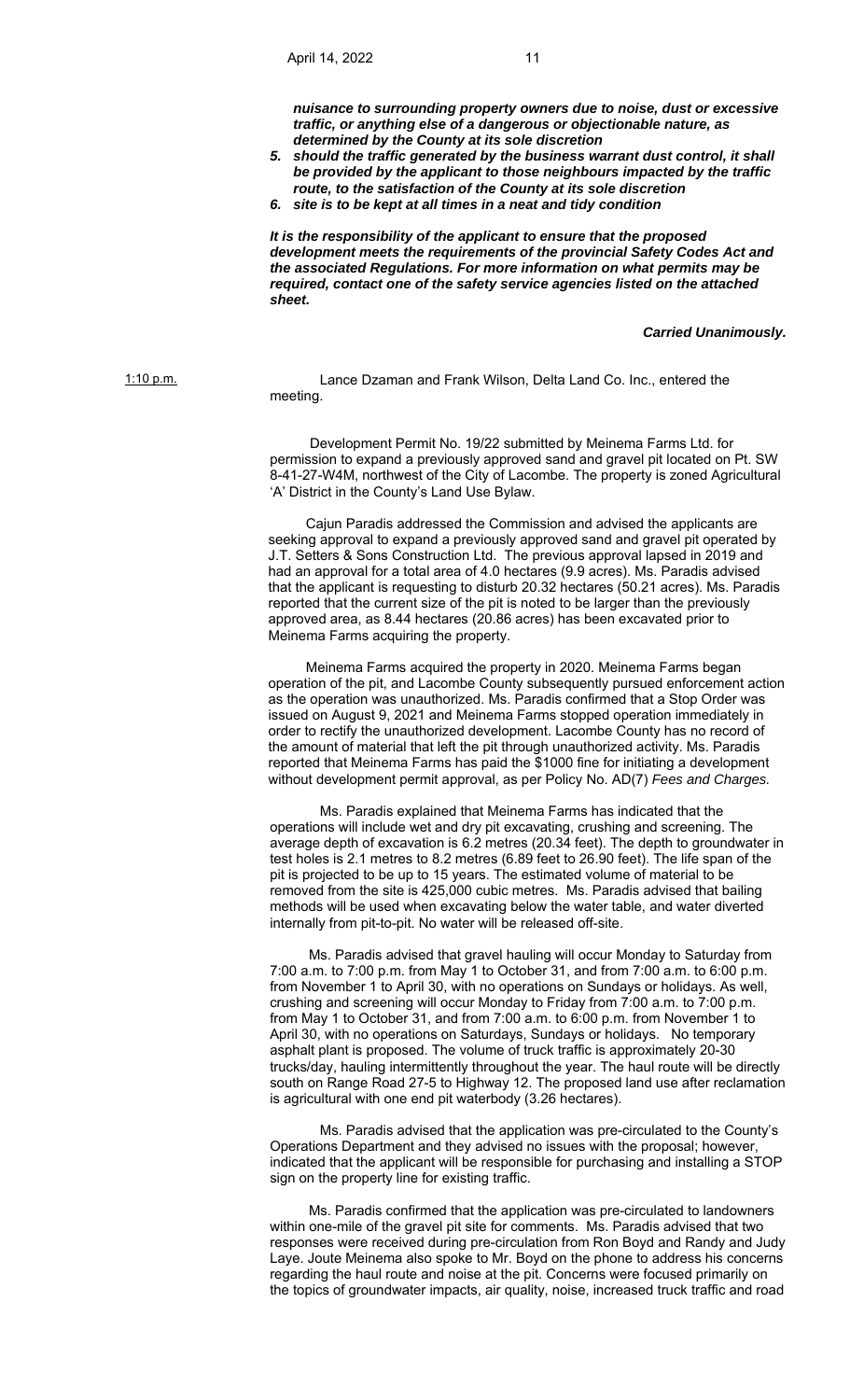conditions. Meinema Farms has considered these concerns and proposed mitigation measures. Ms. Paradis explained the mitigation measures to the **Commission** 

 Ms. Paradis advised that the proposed operation is within an area of aggregate extraction, and is an existing operation, and is therefore considered a suitable use of the land. Further, the concerns received during pre-circulation have been mitigated to staff's satisfaction, and the proposed conditions of approval should further aid mitigation. Ms. Paradis explained that it is a standard requirement that the operator enter into a development agreement/road haul agreement which is intended to alleviate issues by regulating side sloping, protective barriers (guard rails), erection of required signs and designated haul route. Ms. Paradis recommended approval of the application with conditions.

 A discussion was held regarding the current landowner operating out of this gravel pit without County approval and neglecting to report the amount of aggregate taken from this site and not submitting payment for the Community Aggregate Levy. Clarification was given to the Commission on the proposed haul route to and from the site.

1:22 P.M. Commission member Brenda Knight entered the meeting.

*MPC 18/22 DPA 19/22 Meinema Farms Ltd. Pt. SW 8-41-27-W4M* 

 *Moved by Mr. West that the Municipal Planning Commission approve Development Permit Application No. Development Permit No. 19/22 submitted by Meinema Farms Ltd. for permission to expand a previously approved sand and gravel pit located on Pt. SW 8-41-27-W4M, northwest of the City of Lacombe, subject to the following conditions, as amended:* 

- *1. prior to a development permit being issued, the operator shall report the aggregate shipment amount during the unauthorized activity to Lacombe County, and pay the community aggregate levy for that aggregate shipment amount as per Bylaw 1261/17*
- *2. term of development permit to be for three (3) years*
- *3. this approval shall be subject to annual review by the Development Officer. Failure to comply to the conditions of development permit or failure to mitigate concerns raised by surrounding property owners and other residents to the County's satisfaction may result in the permit being suspended or revoked*
- *4. the operator shall install a STOP sign for traffic leaving the proposed site. The sign is to be placed on private property and not within the County right-of-way*
- *5. this approval is for dry pit excavation, wet pit excavation, and crushing and screening activities only. Further approval is required from the County for any additional activities*
- *6. the pit size is to be no larger than 20.32 hectares (50.21 acres). The pit size includes all excavation areas where aggregate is being removed, areas where reclamation material has been salvaged and stockpiled, and areas determined to be infrastructure (e.g., access road, stockpiles, processing equipment, weigh scales)*
- *7. prior to a development permit being issued, the operator shall:* 
	- *a. submit a progressive reclamation plan to the County's satisfaction*
	- *b. enter into a development agreement with the County respecting the operation. A caveat respecting the agreement shall be registered against the title of the property. All terms and conditions of the development agreement shall be met to the satisfaction of the County*
	- *c. enter into a sand/gravel haul agreement with the County. All terms and conditions of the sand/gravel haul agreement shall be met to the satisfaction of the County*
- *8. applicant is required to direct all haul traffic directly south on Range Road 27-5 to Highway 12. No other route shall be used for haul traffic, unless permission is received in writing from the County.*
- *9. hours of operation shall be as follows:* 
	- *a. gravel operations (i.e. extraction, processing, on-site sales, reclamation) and gravel hauling shall be Mondays to Saturdays, 7:00 a.m. to 7:00 p.m. from May 1 to October 31, and 7:00 a.m. to 6:00 p.m. from November 1 to April 30. The pit shall be closed on Sundays and statutory holidays, including no gravel hauling*
	- *b. crushing and/or screening processing operations shall be Mondays to Fridays, 7:00 a.m. to 7:00 p.m. from May 1 to October 31, and 7:00 a.m. to 6:00 p.m. from November 1 to April 30. No crushing and/or screening processing operations shall occur on Saturdays, Sundays and statutory holidays*
- *10. if extended hours of operation are required beyond those outlined in*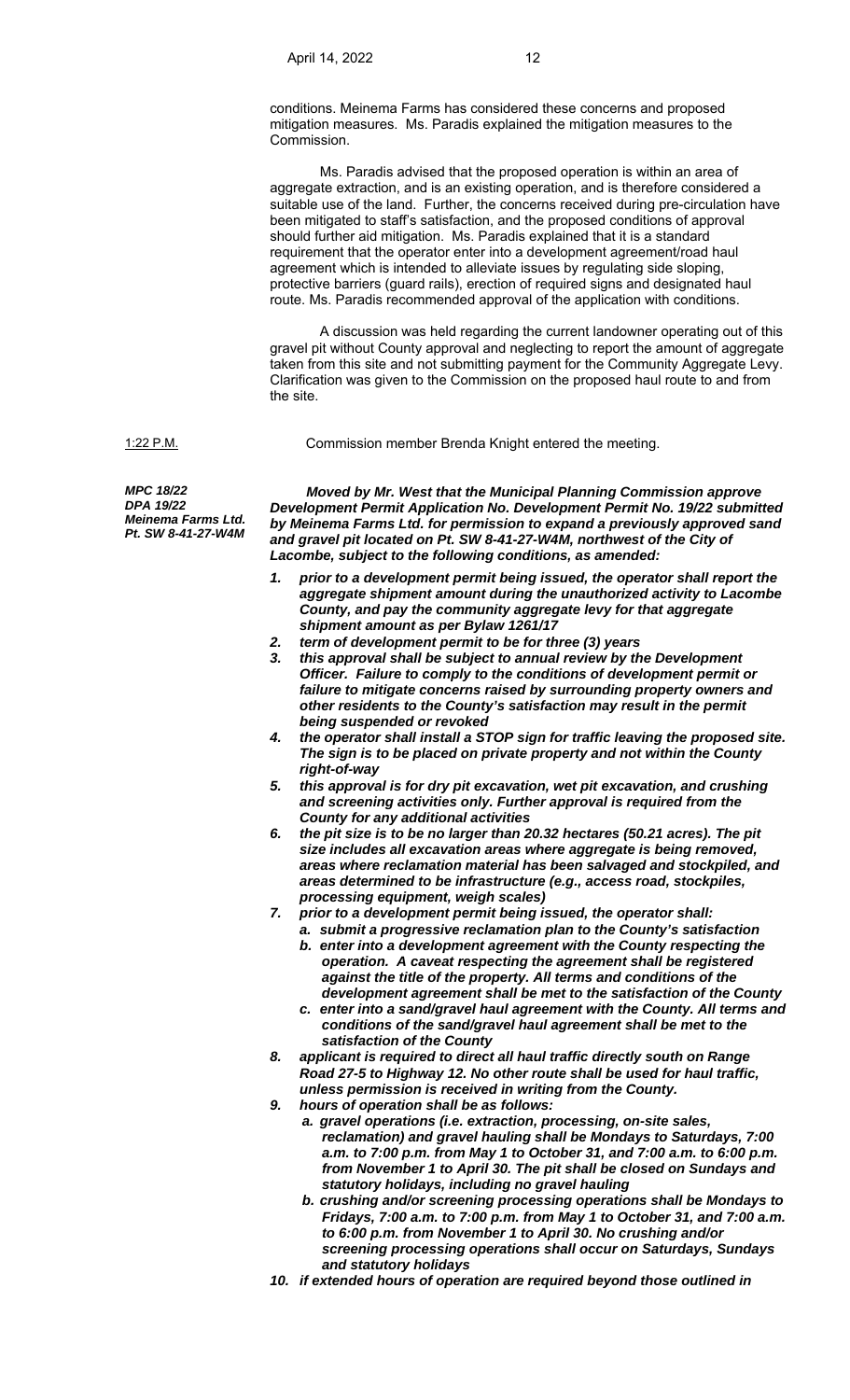*condition 8, the operator shall ensure landowners within a one-mile radius of the pit are notified at least seven (7) days prior to the proposed date of the extended hours of operations. Please note that if concerns are raised, the operator will be required to further limit operations at the County's discretion* 

- *11. if, in the opinion of the County, activities on this site causes noise, dust problems or other safety concerns, the operator will be required to further limit operations at the County's discretion*
- *12. if, in the opinion of the County, traffic generated by the pit causes dust problems or other safety concerns, the operator may, at their sole cost, be required to provide dust control on Range Road 27-5, from the pit entrance south to Township Road 41-0 (Rock Pine Road), to a standard directed by and to the satisfaction of the County*
- *13. appropriate noise abatement measures will be required to reduce nuisance impact on adjacent residents, and the County reserves the right to further restrict the hours of operation at its sole discretion*
- *14. applicant to ensure that there is ongoing communication with surrounding property owners and other residents that advises them of non-typical operations*
- *15. applicant to ensure all gravel trucks used in the operation are registered with the provincial central truck registry*
- *16. a 3 metre (10 foot) wide buffer to be maintained for excavation from property lines with a minimum 3:1 slope ratio*
- *17. cut and fill slopes to be no steeper than 4:1 for the final design when adjacent to a road, and 3:1 when adjacent to a property line*
- *18. if any excavation adjacent to the road allowance is to occur over a period longer than one (1) month, the operator is required to install guard rails or other barriers to the satisfaction of the County along the entire length of the excavated area*
- *19. no new topsoil, overburden or granular material to be piled over 2 metres (6.56 feet) in height within 30.0 metres (98.42 feet) from a property line*
- *20. applicant to satisfy all requirements of Alberta Environment and Parks for the operation*

*Please note that Lacombe County has passed Bylaw 1261/17, which authorizes the collection of a community aggregate payment from all sand and gravel operations in the County. Attached is a copy of the Bylaw.*

## *Carried Unanimously.*

Keira Nystrom withdrew from the meeting.

Development Permit No. 18/22 submitted by Delta Land Co. Inc. for a 275-stall campground expansion and an 11,050 ft<sup>2</sup> community facility/indoor recreation facility at Sandy Point RV Resort at Gull Lake. The property is zoned Recreational Vehicle Resort 'R-RVR' District in the County's Land Use Bylaw.

 Ms. Paradis advised that the three phases for this proposed expansion are intended to be constructed at one time for a total campground size of 550 seasonally leased stalls. Ms. Paradis explained that the campground will occupy approximately 56.3 acres (22.8 hectares) directly north of the existing campground, west of the beach. Ms. Paradis advised that three washroom/shower buildings, three play areas and one central volleyball court and horseshoe pit area are also proposed. Further to this, Ms. Paradis explained that the applicant is proposing to construct an 11,050 ft<sup>2</sup> indoor recreation and community facility on the property to host weddings, family events, campground functions, and play soccer, pickleball and archery. Ms. Paradis confirmed that the campground stalls are proposed to be seasonal lease lots for the duration of the summer (May 1 – October 15). Ms. Paradis also advised that the developer is requesting a relaxation of the road and trail standards. The developer is proposing hard surfaced (recycled asphalt) roads and internal trails, whereas the County's *Land Use Bylaw* and *Standards Manual*  requires paved roads and trails. The proposed construction standard for the regional trail through the adjacent Municipal Reserve has not been provided by the applicant.

 Ms. Paradis advised that the proposed hours of operation are 7 days/week, May 1 – October 15 (weather depending) from 7:00 a.m. to 10:00 p.m. and the campground will be connected to the existing communal water and sewer system, and will provide 50 amp power to each stall. As well, the proposed development will have two resident on-site employees, and three non-resident off-site employees. Ms. Paradis advised that the developer estimates the proposed campground will generate approximately 50-150 vehicle trips per day, however, this estimate may be low. Ms. Paradis reported that there are 120 proposed visitor parking stalls in the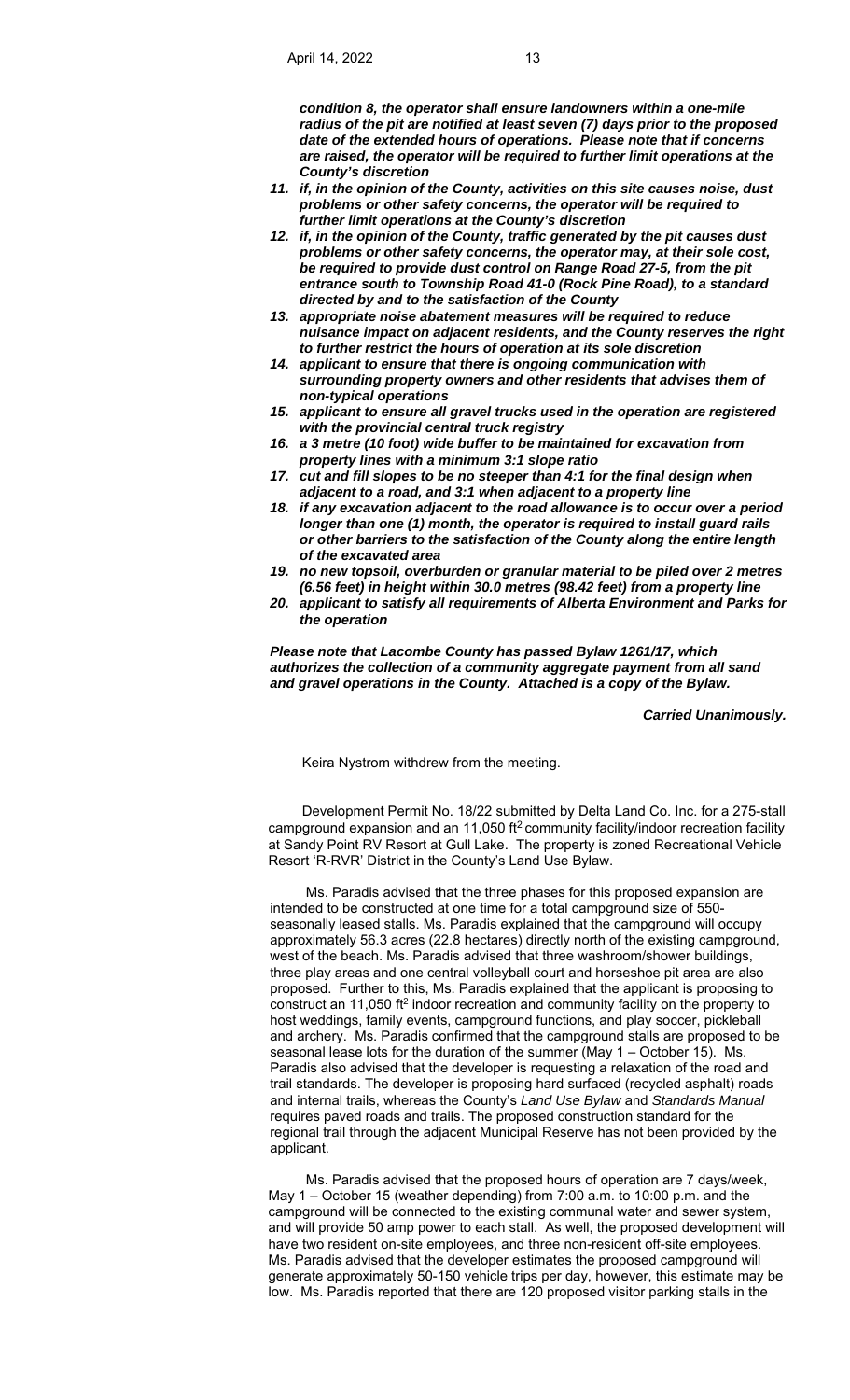campground expansion area, as well as 60 proposed parking stalls at the community facility/indoor recreation facility. The developer proposes two bypass lanes on the main access road, the structure matching the existing road structure. All trees are to remain except for roadway and parking pad construction. Further to this, the developer proposes winter storage for RV units on campground stalls, with all other recreational vehicles such as boats, seadoos, snowmobiles, etc. being stored in the on-site storage compound.

 Ms. Paradis advised that the application was pre-circulated to adjacent landowners within one-half mile of the proposed development. Ms. Paradis advised that 11 responses were received and included concerns regarding amenities, traffic, safety and security, environmental impacts, water/wastewater system, developer accountability and trust, lack of communication, lack of completion to standards for Phases One to Four and lack of developer transparency and developer enforcement of rules in place for seasonal leaseholders. Ms. Paradis reported the developer's mitigation responses to these issues in detail.

 Ms. Paradis advised that the application was pre-circulated to the Summer Village of Gull Lake, Summer Village of Parkland Beach, and Ponoka County for comments. No comments were received from these municipalities.

 Ms. Paradis advised that the application was circulated to the County's Operations Department for comments and they responded as follows:

- The developer notes 50-150 vehicles per day during the summer. Operations believes this number to be a low estimate. According to the 7th Edition of the Trip Generation handbook, a conservative estimate would be 4 trips per site, per day. This equates to approximately 1100 trips per day to be expected at peak times.
- The 60 parking stalls for the 'arched rib structure' is acceptable, though any further development at the recreation site could affect this moving forward.
- The cross section shown through the lots, roadways, green spaces and trails in the campground is acceptable with the exception that the surfacing needs to be changed to a paved finish from recycled asphalt in order to be consistent with the County's *Land Use Bylaw* and *Standards Manual*.
- A cross section for the trail through the Municipal Reserve is still required. The alignment of the regional trail is accepted as shown and is to be built to County standards.
- There is no mention of the amount of visitor parking stalls, though based on the layout being comparable to the first stage of the campground, it appears visitor parking will be adequate.
- The developer has proposed two bypass lanes on the main road into the resort in lieu of a traffic impact assessment (TIA) for this localized area, which Operations accepts to address any potential traffic issues in this area. The structure is to match the adjacent road structure. A TIA may be required for future development at the resort.
- The developer has provided a stormwater management report for proposed development; however, at this time it is considered insufficient as it states the proposed development includes 'non-paved roadways' or 'gravel roads', while Lacombe County's standard requires paved roadways.

The County's Fire Chief was circulated the application, and had no additional comments or concerns with the application providing the Lacombe County standards for roadways within the campground are maintained in order to allow for emergency vehicle access.

 Ms. Paradis explained that the proposed campground stalls are intended to replace condo units originally planned within Stage 2 of the overall development. Ms. Paradis advised that this proposed development would not increase the original units approved in the signed Development Agreement for Sandy Point RV Resort. However, Section 29.2 of the existing Development Agreement, dated October 14, 2010, outlines that the developer acknowledges that the County reserves the right to renegotiate this development agreement prior to the commencement of any development of Stage 2 (the location of this proposed campground development). Ms. Paradis advised that a further Development Agreement may therefore be required of the developer at this time.

 Ms. Paradis explained that while the lands have been rezoned to accommodate a development similar to the proposed campground, staff are not satisfied with the proposed infrastructure and servicing standards contained within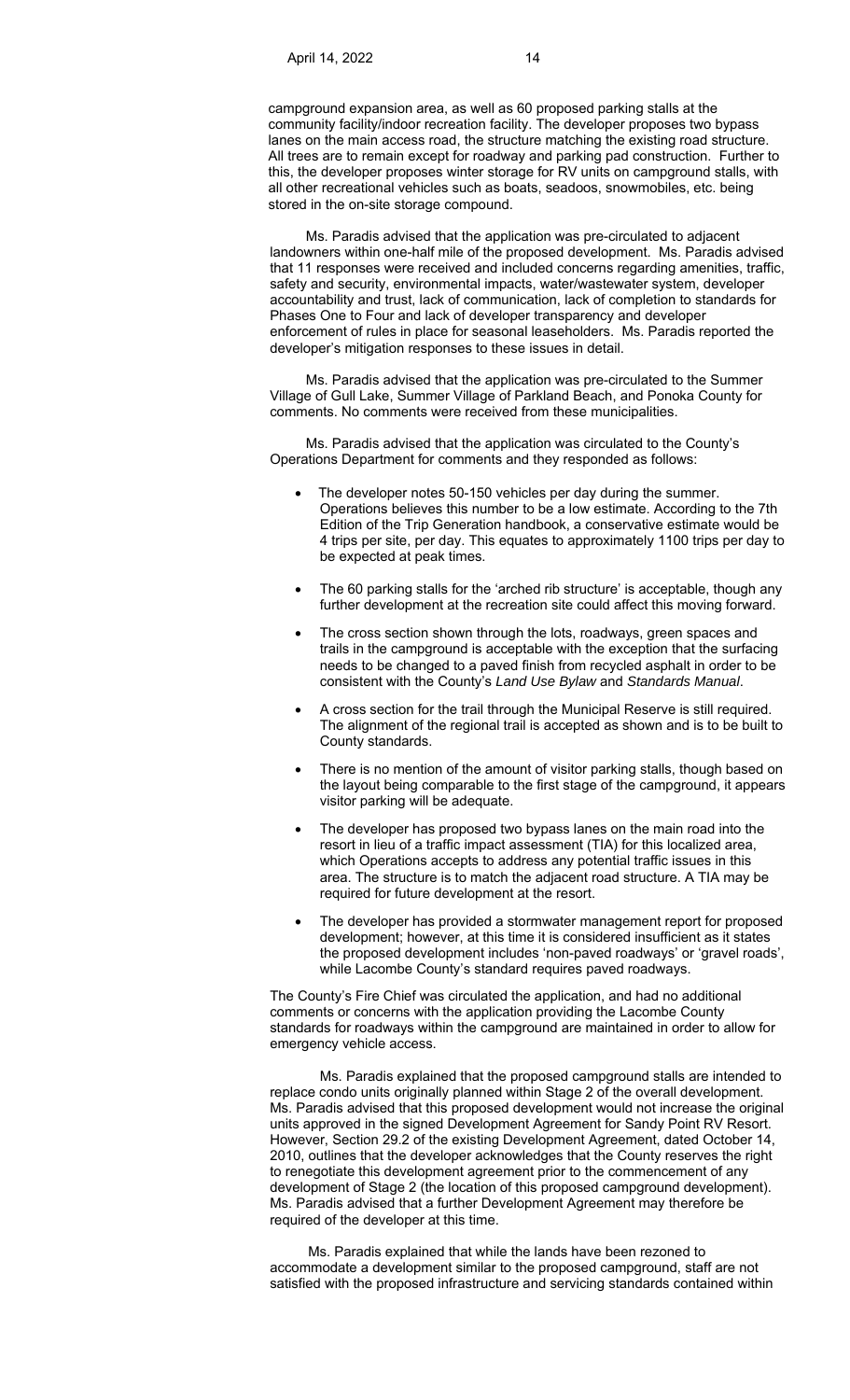the proposed development application. Ms. Paradis outlined primary concerns include increased pedestrian traffic with lack of compensatory measures, undue interference with the amenities of the neighbourhood, non-compliance with the County's required standards for roads and trails which increases the potential for unsafe interactions between pedestrians and vehicles, and inadequate stormwater management. Ms. Paradis explained that the developer has demonstrated a lack of regard and compliance with County requirements. It is noted the developer is currently in non-compliance with Policy 3.1(1) of the Lacombe County *Land Use Bylaw*, which states, *No development other than that designated in Section 3.2 shall be undertaken within the County unless an application for it has been approved and a development permit issued.* Ms. Paradis advised the proposed development has commenced construction without County approval. Further to this, Ms. Paradis advised that during pre-circulation, adjacent property owners voiced a number of concerns with the proposed development, and the developer has not proposed sufficient mitigated measures to address those concerns.

 Ms. Paradis confirmed that in addition to adjacent property owner concerns, the Asini Wachi Nehiyawak Traditional Band/Bobtail Descendants (and Heritage Database Consulting Ltd.) has voiced concern with potential archaeological artifacts adjacent to the proposed development. Ms. Paradis advised that they have requested a delay of approval on the proposed development until the Province of Alberta has completed and delivered their recommendations on the status of the crown archaeological site. The Province of Alberta has indicated that they will be conducting a site inspection in the coming spring months.

 Ms. Paradis recommended refusal of the application for the following reasons: 1. The proposed development does not adequately address planning concerns with increased pedestrian traffic. The increase in pedestrian traffic on local roads has already been noted with previous phases, leading to safety concerns regarding interactions between pedestrians and vehicles. Without the provision of sufficient compensatory measures, which the developer does not propose to undertake, the additional increase in pedestrian traffic from an additional 275 stalls would unduly interfere with the safety of pedestrians.

*The community reiterated the planning concerns with inadequate trail systems, increased pedestrian traffic on roadways, and lack of safety for pedestrians during consultation.* 

2. The proposed development would unduly interfere with the amenities of the neighbourhood. The existing public amenities (beach, parking lots and boat launch) are noted to already be at capacity during the busy summer months with the existing phases. Without the provision of sufficient compensatory measures, the increase in users seen from an additional 275-stalls would create additional congestion at these public amenities and unduly interfere with the use of and enjoyment of the existing public amenities.

*The community reiterated the planning concerns with capacity at the beach and boat launch and continued enjoyment of these public amenities during consultation.* 

3. The proposed development does not comply with the standards for campground roads, internal trails, or regional trails as outlined in both the County's *Land Use Bylaw* and the County's *Standards Manual,* as well as it does not comply with requirements under the existing signed Development Agreement.

*Section 6.21 of the County's Land Use Bylaw states "roads shall be hard surfaced or surfaced to the satisfaction of the Development Authority and shall be: (i) 3.05 m (10 ft) in width for one-way traffic; and (ii) 6.10 m (20 ft) in width for two-way traffic".* 

*Section 6.21 of the County's Land Use Bylaw further states "walkways with a minimum width of 1.62 m (4 ft) surfaced to the satisfaction of the Development Authority shall be provided from all stalls to all service buildings and facilities, refuse areas and recreation areas".* 

*The County's Standards Manual refers to paved road and trail standards: Drawing C-8 - RV Campground Primary Road; Drawing C-9 - RV Campground Arterial, Cul-de-sac or Single Access Road; Drawing F-1 Local Trail; and Drawing F-2 Regional Trail.* 

 The existing signed Development Agreement Schedule C states the following regarding trail condominium common property facilities at Stage 2:

 "regional trail link with beach area within Municipal Reserve to northwest edge of plan area in Stage 2: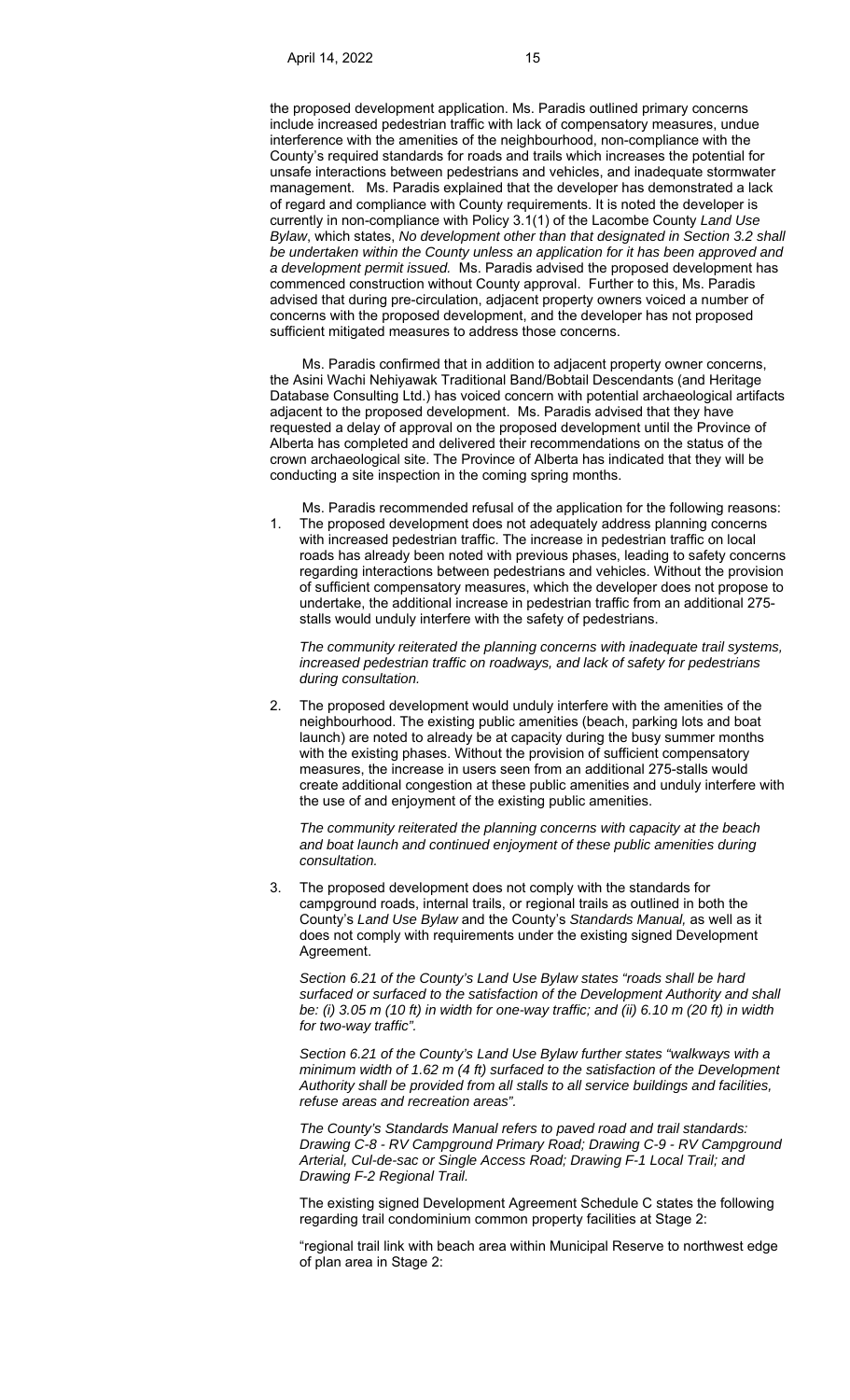- two staging areas including;
	- Two picnic tables,
	- Two park benches, and
	- At least two garbage receptacles".

 The proposed roads and internal campground trails are shown as 'hard surfaced (recycled asphalt)'' on the proposed site plan. The trail within the Municipal Reserve adjacent to Stage 2 does not have a construction standard indicated on the drawings provided, nor does it show amenities such as picnic tables, park benches, or garbage receptacles. It was noted that when requested to add these details to the drawings, the developer wished to proceed with the application as presented without those details. The developer has not provided a satisfactory reason for waiving or relaxing the applicable standards.

*The community reiterated the planning concerns with non-paved roads and trails during consultation.* 

4. The proposed development does not adequately address planning concerns with stormwater management. The developer's submitted Stormwater Management Report (Technical Memorandum re Sandy Point Stage 2 Stormwater Management, SNC Lavalin, February 8, 2022) was prepared under the assumption the proposed development included 'non-paved roadways' or 'gravel roads', therefore the Stormwater Management Plan does not sufficiently describe how storm water runoff will be managed in terms of both runoff rates and volumes, and water quality.

*The community reiterated the planning concerns with drainage and stormwater management concerns during consultation.*

 A lengthy discussion period was held regarding the status of the development thus far, the original development agreement and the possibility or need to renegotiate the development agreement, the appeal process for any decision made on this development and how to move forward with the development.

 Lance Dzaman, on behalf of Delta Land Co. Inc., addressed the Commission and questioned the validity of the community consultation comments provided to the Commission. Ms. Paradis confirmed that the comments presented were accurate and tabulated from comment sheets provided to the County. Mr. Dzaman advised that the Subdivision and Development Appeal Board granted a decision that all roads and trails could be built to hard surface standards in Phase 1 of the campground and requested that this decision be carried forward to all subsequent phases in the development regarding the roads and trails.

 Mr. Dzaman presented a detailed look of the trail location throughout the development. Mr. Dzaman reported that the intention is to pave the trail once the development is complete and aligned with the paved trail to the Town of Bentley. Mr. Dzaman questioned the need for increased visitor parking at the Sandy Point Beach Area for the two months of the year that it is busy at the site. Mr. Dzaman advised that a Commissionaire has been on site in the summer months to regulate the traffic and when beach capacity is reached, close to the general public.

 Mr. Freitag confirmed that the density of the development has not changed from the initial development proposal; only the type of camping has changed as no park models are permitted in this new phase of the development. Mr. Dzaman confirmed that no underground has commenced on the property for the additional phases, only the removal of trees and removal of top soil.

*MPC 19/22 DPA 18/22 Delta Land Co. Inc. Lot 8 Plan 982 4271 (Sandy Point, Gull Lake)*

 *Moved by Mrs. Knight that the Municipal Planning Commission defer Development Permit Application No. 18/22 submitted by Delta Land Co. Inc. for permission to develop a 275-stall campground and 11,050 ft2 community facility/indoor recreation facility on Lot 8 Plan 982 4271 (Pt. NE 01 and SE 12- 41-01-W5M) to the April 28, 2022 Municipal Planning Commission meeting.* 

*Carried Unanimously.*